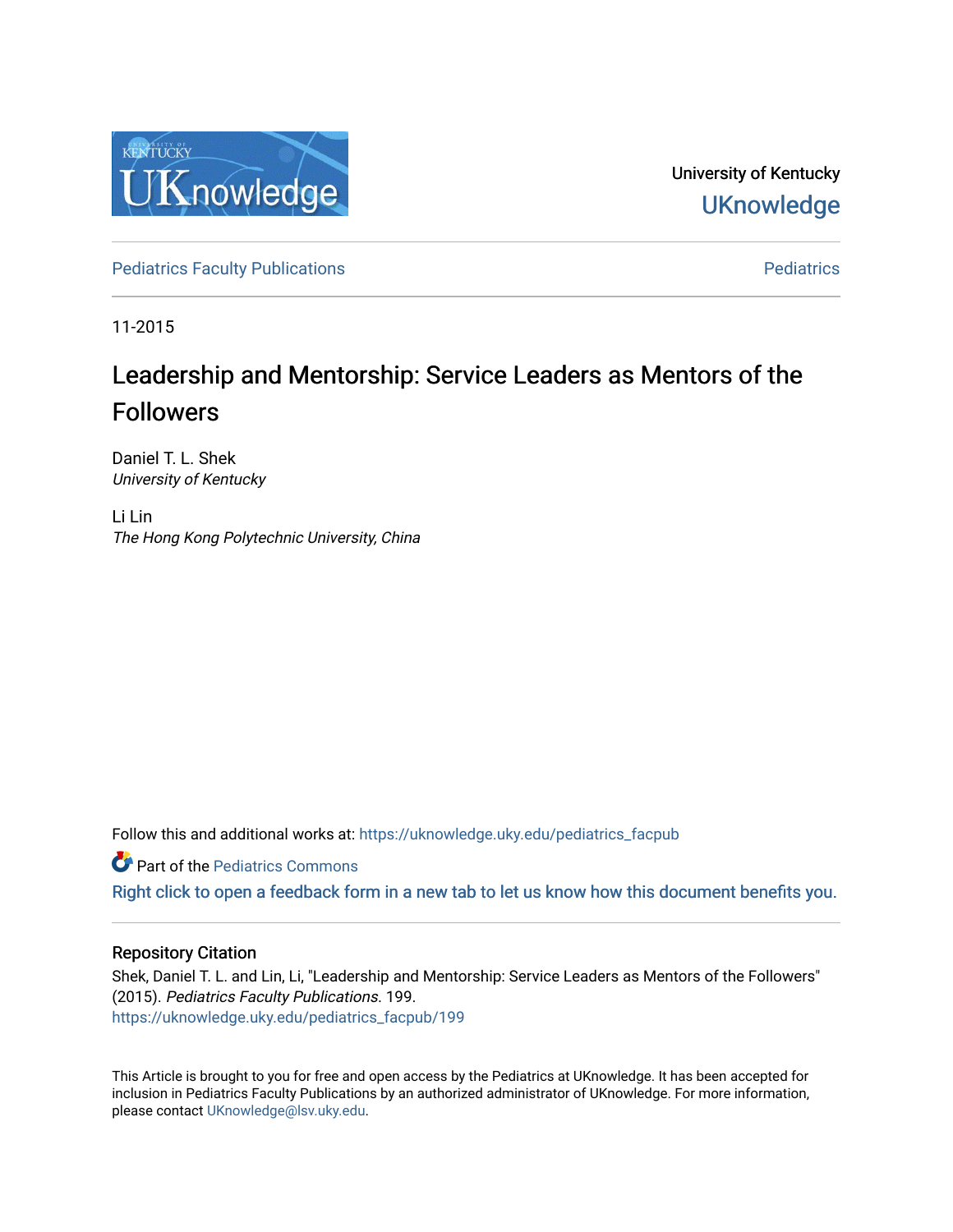# Leadership and Mentorship: Service Leaders as Mentors of the Followers

Digital Object Identifier (DOI) http://dx.doi.org/10.1515/ijdhd-2015-0456

## Notes/Citation Information

Published in International Journal on Disability and Human Development, v. 14, no. 4, p. 351-359.

© 2015 Walter de Gruyter GmbH, Berlin/Boston

The copyright holders have granted the permission for posting the article here.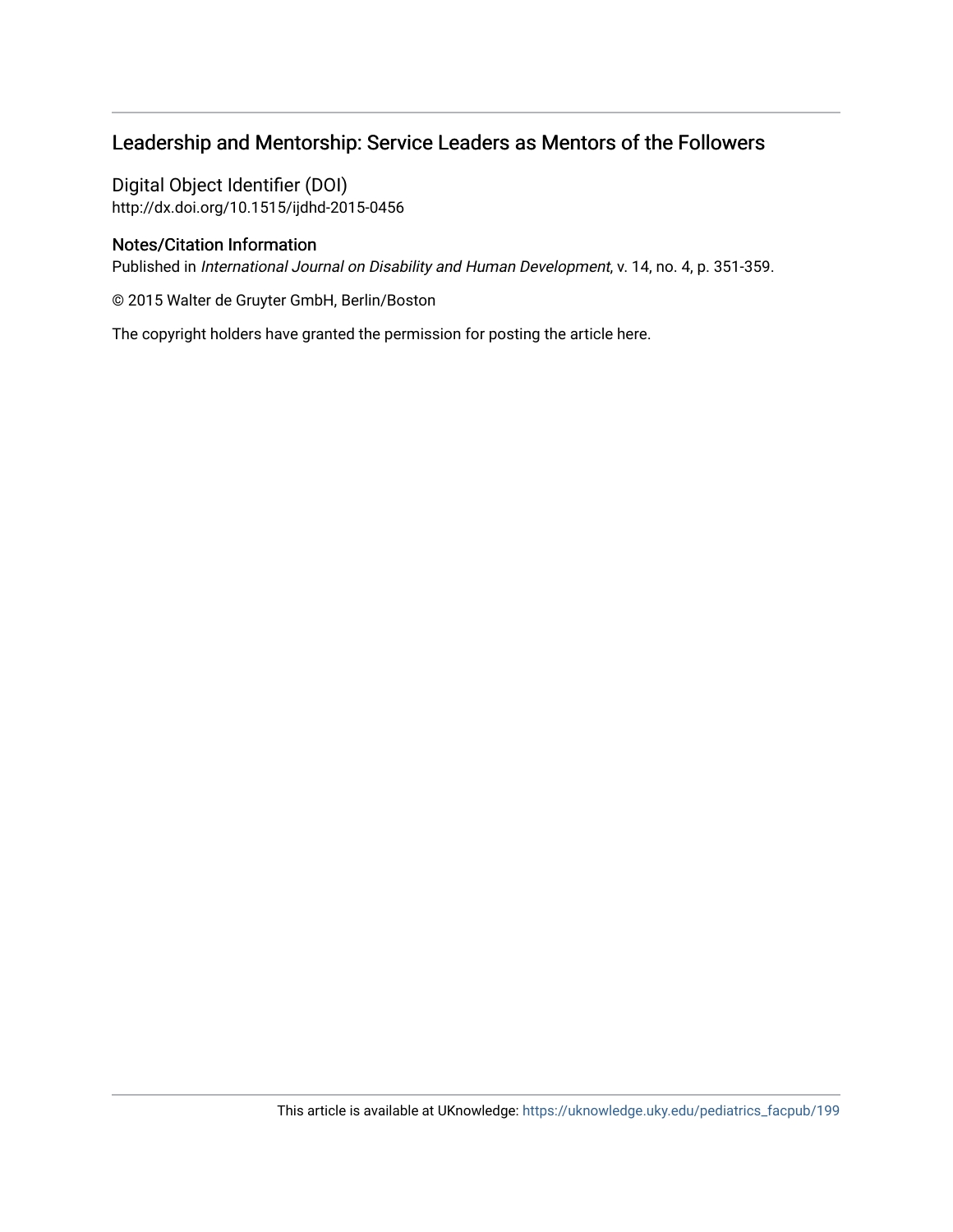# Daniel T.L. Shek\* and Li Lin **Leadership and mentorship: service leaders as mentors of the followers**

DOI 10.1515/ijdhd-2015-0456

Received April 22, 2014; accepted June 23, 2014; previously published online September 17, 2015

**Abstract:** According to the Hong Kong Institute of Service Leadership and Management, an effective service leader serves as a mentor for his/her followers. Aside from promoting their followers' professional and personal growth, mentoring also contributes to the development of the service leaders themselves. In this paper, a lecture addressing the concept and functions of mentoring is outlined, along with its relationship with service leadership. The professional and psychosocial functions of mentoring to service leaders and followers and various ways to promote mentoring in service leadership are highlighted. Students are also encouraged to reflect on the potential harmful effects of mentoring on the leader-follower relationship.

**Keywords:** followers; leaders; mentoring; service leadership model.

# **Introduction**

A mentor usually refers to an individual with advanced experience or in a higher position – one who serves as a role model, provides support, direction, and feedback to an inexperienced individual with regard to career planning and interpersonal development [1]. In an organizational setting, mentoring is described as a kind of social support provided by a senior employee toward another employee with less experience and knowledge, in order to enhance the latter's career and personal development [2]. In an academic setting, mentoring often occurs between a faculty member and his/her student, in which the former imparts knowledge, provides support, and offers guidance to the latter on academic and personal issues [3]. In the Service Leadership curriculum, a broader definition of mentoring is adopted, which is not limited to career and academic realms, and is extended to any setting where mentors who are more experienced or knowledgeable help with the professional and psychosocial development of novices (i.e. developing others).

According to Kram's [4] mentor role theory, mentoring serves two kinds of functions: career function and psychosocial function. The career function refers to the commitment to providing 'upward mobility and support' in the mentee's career [5, p. 942]. It involves sponsorship (i.e. supporting promotions and later moves), exposure and visibility (i.e. increasing mentee's exposure and visibility in organization), coaching (i.e. coaching mentee in completing tasks), protection (i.e. protecting mentee from adverse influence), and challenging assignments (i.e. providing challenging assignments) [4, 6]. For example, academic mentors can help raise funds for their mentees' research projects. Business mentors can expose their mentees to opportunities by inviting them to join an important event or involving them in significant decisionmaking opportunities. Meanwhile, the function of mentoring can be extended to the personal growth of the mentee, which is called 'psychosocial function'. The psychosocial function pertains to the personal support that 'enhances an individual's sense of competence, identity, and effectiveness in a professional role' [4, p. 32]. It also includes acceptance and confirmation (i.e. cultivating a sense of professional self), counseling (i.e. providing advice for problem-solving), friendship (i.e. offering respect and support), and role modeling (i.e. providing identification and role modeling) [4, 6]. To illustrate, mentors may provide advice to their mentees on personal issues like work-family balance or simply act as a good example of dealing with these issues. Mentors may also instill a positive and realistic self-image into their mentees' mind. Even though leaders may not have formal mentees, their ability to develop others by providing professional support and

**<sup>\*</sup>Corresponding author: Daniel T.L. Shek,** PhD, FHKPS, BBS, SBS, JP, Chair Professor of Applied Social Sciences, Department of Applied Social Sciences, The Hong Kong Polytechnic University, Room HJ407, Core H, Hunghom, Hong Kong, P.R. China,

E-mail: [daniel.shek@polyu.edu.hk;](mailto:daniel.shek@polyu.edu.hk) Centre for Innovative Programmes for Adolescents and Families, The Hong Kong Polytechnic University, Hong Kong, P.R. China; Department of Social Work, East China Normal University, Shanghai, P.R. China; Kiang Wu Nursing College of Macau, Macau, P.R. China; and Division of Adolescent Medicine, Kentucky Children's Hospital, University of Kentucky, Lexington, KY, USA

**Li Lin:** Department of Applied Social Sciences, The Hong Kong Polytechnic University, Hong Kong, P.R. China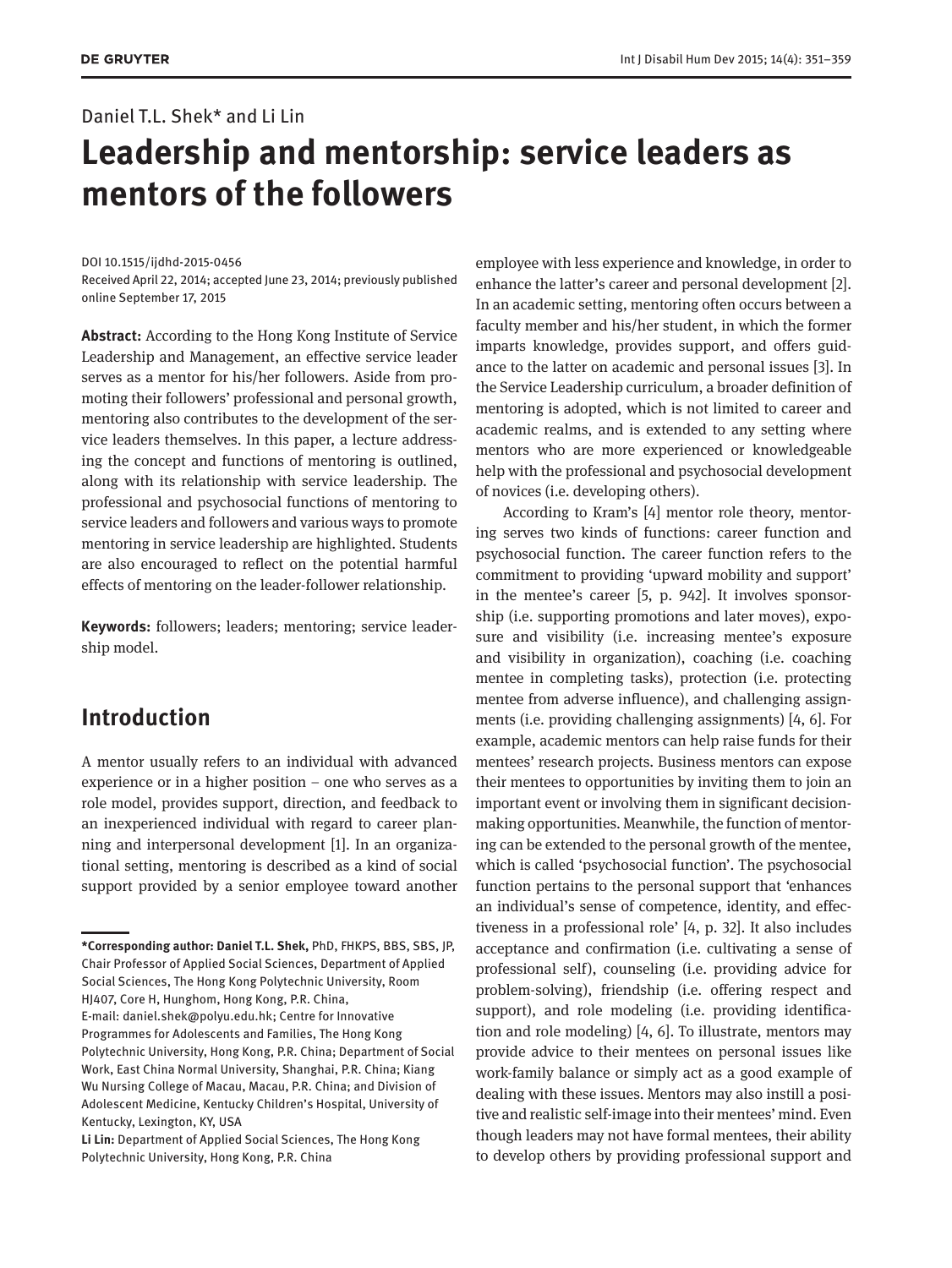psychosocial support is definitely an attribute of effective leadership.

### **Mentorship and leadership**

Serving as a mentor for young professionals is a natural component of effective leadership [7, 8]. As asserted by Russell and Nelson, 'true leaders seize the opportunity to develop other people' [8, p. 41]. When developing followers, the leader is also preparing the followers for contributing to the success of the organization. A great leader is usually a great mentor as well.

Contemporary leadership models often regard mentoring as an integral component of leadership. In conceptualizing leadership that aims at serving others (i.e. servant leadership), Greenleaf [9] argued that commitment to the growth of people (i.e. nurturing the personal, professional, and spiritual growth of others) is one of the important services to others. Spears [10] also believed that serving others includes taking the responsibility to nurture the professional and personal growth of others. One of the important characteristics of servant leaders is related to their role in facilitating the growth of others, which refers to 'an ability to identify others' needs and provide developmental opportunities' [11, p. 308]. This is exactly what a mentor should do. In addition to servant leaders, mentoring behavior is encouraged in transformational leadership as well. As Stone, Russell and Patterson noted, 'both transformational leadership and servant leadership emphasize the importance of appreciating and valuing people, listening, mentoring or teaching, and empowering followers' [12, p. 4]. For example, the typical behavior of transformational leadership includes idealized influence, which entails serving as a role model for followers to emulate. Another mentoring behavior, individualized consideration, involves acting as a mentor to listen and respond to followers' concerns and needs. These theories suggest that mentoring others is required in achieving effective leadership.

The significance of mentoring is also exemplified in the real organizational settings. In the Project Oxygen, researchers in Google Inc. identified eight good behaviors of managers whose team members performed better, retained longer, and felt happier. Two of these behaviors closely related to mentoring are 'being a good coach' and 'helping your employees with career development' [13]. Additionally, students themselves may also gain some experience of leading while mentoring others in university life. For example, senior students with excellent performance in the service learning courses would serve as

student leaders in later service learning activities. They can lead a group of younger students to finish the service tasks while coaching and supporting them in the process. Mentoring others is a naturally occurring phenomenon in daily life.

In brief, both theories and actual events have indicated that mentoring is an integral part of leadership. According to the Service Leadership and Management framework (SLAM) proposed by the Hong Kong Institute of Service Leadership and Management [14], service leaders need to know 'how to use a variety of master/apprentice, mentor/mentee, and coaching approaches to improve the Service Leadership competencies, character strengths, and caring disposition of others'. It implies the mission of service leaders as nurturing and developing other's competencies, character, and caring disposition. Therefore, corresponding education is necessary in order to nurture these effective service leaders. Once students recognize the crucial role of mentoring in leadership, they are more likely to demonstrate mentoring behavior in their leadership [6].

Despite the encouragement of mentoring behaviors implicitly or explicitly in modern leadership models [11, 12, 14], the importance of taking a mentoring role in a leadership process appears to be a missing part in leadership education and training. Much of the education aims at nurturing students' skills to manage and influence others, while there is a lack of education emphasizing what, how, and why there is a need to develop mentoring as a leadership skill. Additionally, there is an old Chinese saying that 'if the mentor imparts all the knowledge and skill to the apprentice, he/she will be starved to death' (*jiao hui tu di, e si shi fu*), which discourages fully developing others. Against this background, the SLAM education attempts to fill this gap by offering students with knowledge about mentoring and opportunities to improve their mentoring skills.

### **The benefits of mentoring**

A mentoring relationship involves reciprocal benefits and mutual learning between mentor and mentee [6]. To begin with, a large body of evidence suggests that mentoring is conducive to the career development and psychosocial adjustment of mentees [15–17]. Mentoring can facilitate mentees' career development, such as increasing income and upward mobility as well as expanding social network. It can also enhance mentees' psychosocial adjustment, such as enhancing their job satisfaction and motivation, career commitment, sense of competence, and ability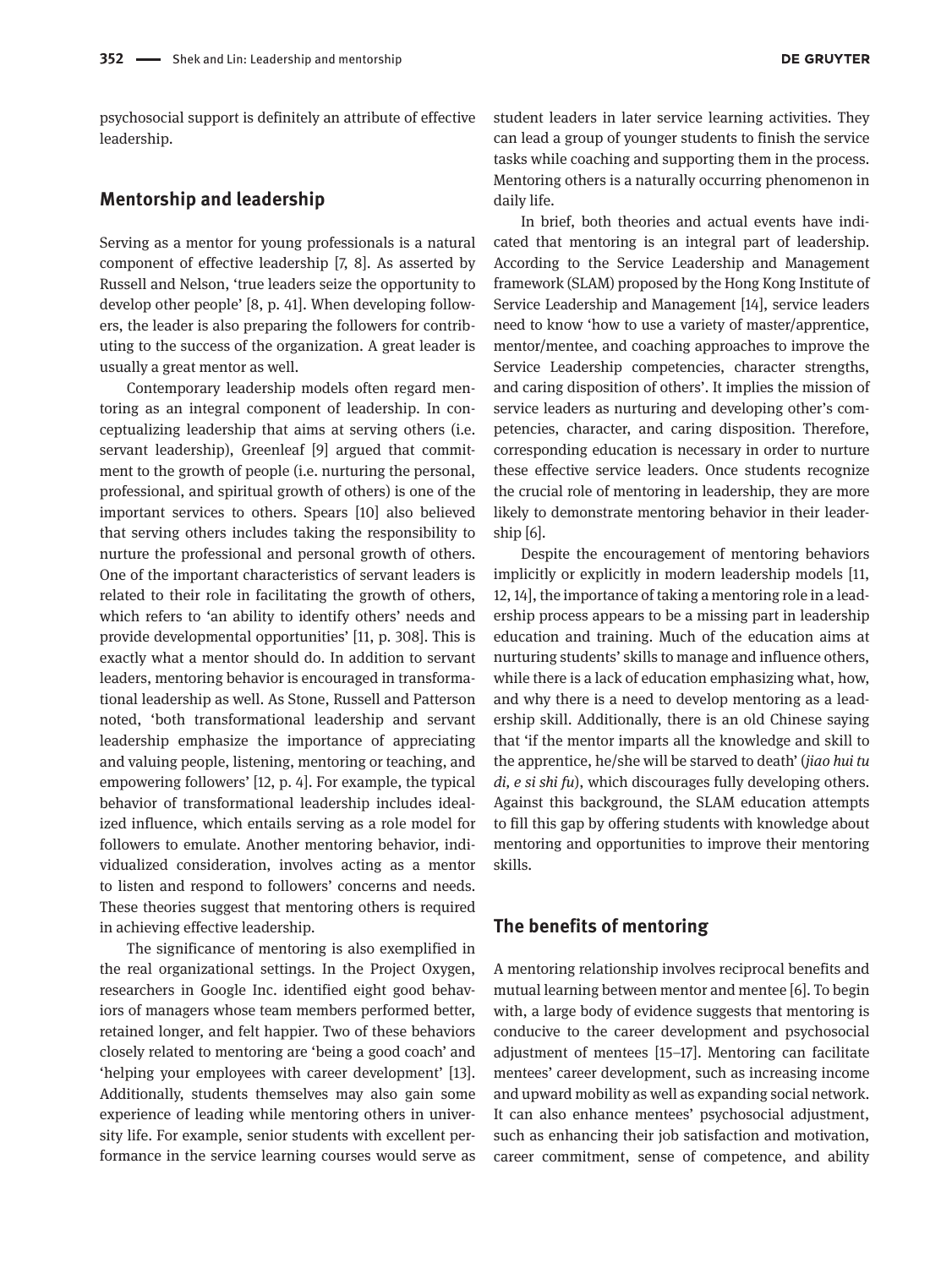to reduce distress. To illustrate, in a longitudinal study assessing mentors and mentees' outcomes of a formal mentoring program, mentors' professional support predicted heightened emotional well-being and commitment to the organization of mentees [18]. Informal mentoring brings even more satisfying outcomes to mentees' career development and psychosocial adjustment, which may possibly be due to a closer relationship and mutual identification with the relationship [19] or altruistic nature of informal mentoring [7]. With the help of mentors, the mentees would grow faster than their peers. More importantly, they would have a better emotional adjustment and stronger commitment to the career and even the organization.

Aside from gains for the mentees, emerging research has also shown the beneficial outcomes from the perspective of the mentor [20, 21]. Mentoring others possibly improves mentors' job performance and social status, increases their visibility and recognition in the organization, brings about self-satisfaction due to the success in developing others, and helps foster closer work relationship and obtain loyalty from the mentees [20–24]. Allen, Lentz, and Day [22] compared career development of people who ever served as an informal mentor with those having little experience. Results showed that the mentoring experience is positively associated with salary growth, promotion rate, and self-perception of career success beyond the effect of demographic variables (i.e. gender, age, race, education, organizational tenure, hours worked). In addition, mentors could also obtain benefits from 'reverse mentoring' [25]. It is possible that the young and well-educated novice shares the latest technology information or other latest knowledge with the mentor, and assists in the mentor's work, which in turn, stimulates the latter's self-improvement [24]. The responsibility of being a good role model also stimulates mentors to adjust and improve themselves [8]. The interaction between mentor and mentee makes the beneficial outcomes of mentoring experience powerful and enduring [7].

Notwithstanding the numerous reported benefits of mentoring, mentoring is not risk-free. As noted by Carr and Heiden [26], mentoring might not necessarily be a 'bright phenomenon'. Negative mentoring experience exists and has been found to adversely affect the parties involved [6, 27, 28]. Eby, Butts, Lockwood, and Simon [27] contended that dysfunctional mentoring experience occurs because of the following reasons: 1) mismatch between mentor and mentee (e.g. personality, work style and values), 2) mentors' distancing behaviors (e.g. excluding the mentee from important events), 3) mentors' manipulative behaviors (e.g. tyranny, credit-taking and deception), 4) lack of

mentor expertise (e.g. lack of ability to support mentee), and 5) general dysfunctionality (e.g. mentors' personal problem). Dwyer [29] also believed that not every mentoring program can be considered effective. Instead, mentors who are not well prepared possibly bring suffering rather than benefits to the mentees. She identified the seven 'deadly sins of mentorship' in a mentoring program, which include ignorance of improving mentoring skills, over reliance on preaching, acquiescence on mentees' problem avoidance, over concentration on disclosing one's own anecdotes, generalizing the issue in teaching mentees, and lack of consensus in objectives and ground rules. Even the closeness of a mentor-mentee relationship itself implies potential risks, such as making the relationship more personal and less professional [7]. These 'deadly sins' might not solely be attributed to mentors' problems. Instead, the whole communication process between the two parties involved should be taken into account [26].

More importantly, these dysfunctional mentoring experiences negatively affect mentees' career and psychosocial life. An initial study [30] pointed out that mentor's intentional exclusion, mentor's general abuse of power, mismatched personality between the mentor and mentee, and mentor's interpersonal incompetence are associated with lower job satisfaction, higher turnover intention, and greater stress of mentees. Eby et al. [28] even found that negative mentoring could predict mentee outcomes over and above positive mentoring. For example, a mentor's general dysfunctional features predict greater intention for the mentees to leave the relationship; manipulative behavior also predicts the depressed mood of the mentees. Additionally, the interpersonal problems of the mentormentee relationship would also increase the burnout of mentors, while the mentees' performance problems would make the mentors more likely to quit the relationship [31]. Accordingly, both mentors and mentees suffer from such negative mentoring experience.

A positive mentoring experience would be fruitful, whereas a negative mentoring experience would be destructive. It is important to recognize that, in addition to the advantages of mentoring, there may be problems and risks involved. From a different angle, the dark side of mentoring experience indicates that it is significant for a service leader to learn how to be a good mentor so that detrimental experience could be minimized.

### **The characteristics of a good mentor**

There are diverse views concerning what a good mentor should be. When developing the ideal mentor scale, Rose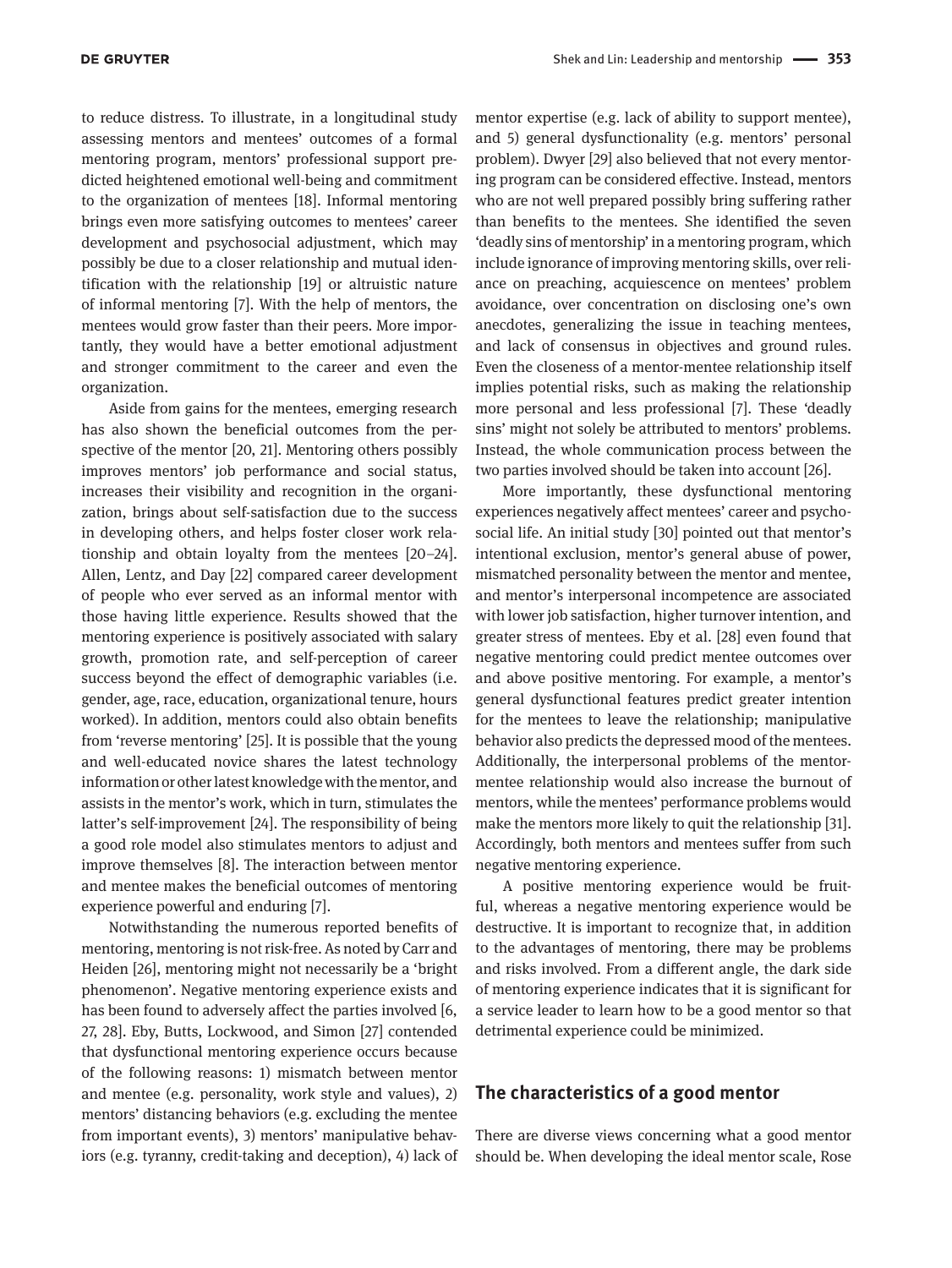[32] identified three factors underlying an ideal mentor from the perspective of PhD students. These factors included the expression of individualized care and concern to the students, the provision of practical and hands-on help, and the establishment of a positive and personal mentor-mentee relationship. In particular, the ability to communicate effectively with students and the provision of honest feedback were appreciated by the majority of the students. Similarly, Cho et al. [33] found that students of health science perceived outstanding mentors as the ones showing desirable personal attributes, such as being compassionate, enthusiastic, generous, and honest. In addition, he/she provides professional and specific support while delivering a vision to his/her mentee; makes strong time commitment by having regular, frequent and highquality meetings; supports professional and personal balance; and serves as a role model for mentees and other colleagues providing mentorship.

In the review of literature about peer mentorship, Terrion and Leonard [34] found the following eight primary characteristics of outstanding peer mentors: effective communication skills, supportiveness, trustworthiness, interdependency in attitudes, empathy, personality match with mentee, enthusiasm, and flexibility. Mentors themselves also reported their understanding of ideal mentors in the extant literature. From the perspective of mentors in the academic, business, military and military-academic fields, ideal mentor characteristics could be categorized into respectability, wisdom, and sensitivity [35]. Respectability refers to the morality of mentors like honesty and integrity, wisdom entails professional competence and ability to teach, while sensitivity involves empathy and compassion. In an interview of 27 mentors in the business sector, Allen and Poteet [36] found that the five most frequently mentioned qualities of an ideal mentor include the following: listening and communication skills, patience, knowledge of organization and industry, ability to read and understand others, and honesty. From the above descriptions, we can see that most of the characteristics of ideal mentors are related to the three components of effective service leadership: competencies (e.g. communication skills and knowledge about the organization), moral character (e.g. integrity and trustworthiness), and caring disposition (empathy and listening). A good mentor not only equips him/herself with expert knowledge and skills, but also possesses the ability to coach or teach others. As noted by Sosik and Lee, 'being perceived as an effective "teacher" may enhance mentoring functions provided' [2, p. 26].

Furthermore, given that setting good examples to be emulated by the mentees is one of the critical objectives of being a mentor [8], he/she needs to possess desirable personal qualities, such as integrity and care. Acting ethically and demonstrating care may foster the mentees' loyalty and commitment to the relationship. Moral character and caring disposition might be more important than the competencies of mentors, as revealed by the study of Smith et al. [35], in which mentors attached more importance to respectability and sensitivity than wisdom. It is in line with the SLAM educational principle that places more emphasis on the education of moral character and caring disposition than the competencies of leaders. One of the basic assumptions of the SLAM framework is that these three components of effective leadership are learnable, and thus nurturing students to be good mentors becomes the next important step.

#### **Ways to improve mentoring**

Mentoring is important to both a service leader and his/ her mentee, and thus it is necessary to figure out ways to improve effective mentoring. To effectively facilitate professional development, cognitive apprenticeship is recommended. Traditionally, mentees learn from observing what mentors do. However, many modern professional skills are relatively tacit (e.g. writing). Mentoring through cognitive apprentice requires making tacit cognitive process visible to mentees so that the mentees can observe and practice them [37]. Mentors are encouraged to adopt cognitive apprenticeship through modeling (i.e. demonstrating the temporal thinking process), explanation (i.e. explaining the underlying rationale or reason of activities), coaching (i.e. monitoring mentee's activities and providing assistance and support when necessary), scaffolding (i.e. assisting the mentee in a certain task and gradually withdrawal the task), reflection (i.e. asking the mentee to rate and analyze his/her performance), articulation (i.e. asking the mentee to articulate his/her reflection), and exploration (i.e. allowing mentee to work independently and explore their new ideas). The cognitive apprenticeship model requires that a mentor should possess high meta-cognitive ability, because the mentor should be aware of the whole cognitive process before communicating to the mentee.

To effectively provide psychosocial support, selfdisclosure and trust construction are highlighted. Hart [38] believed that successful mentoring rests on the rapport, collaboration, trust, respect, and commitment between the mentor and mentee. Therefore, building a good mentormentee relationship is conducive to effective mentoring. Hart [38] further suggested several approaches to build and manage the mentoring relationship, in which we would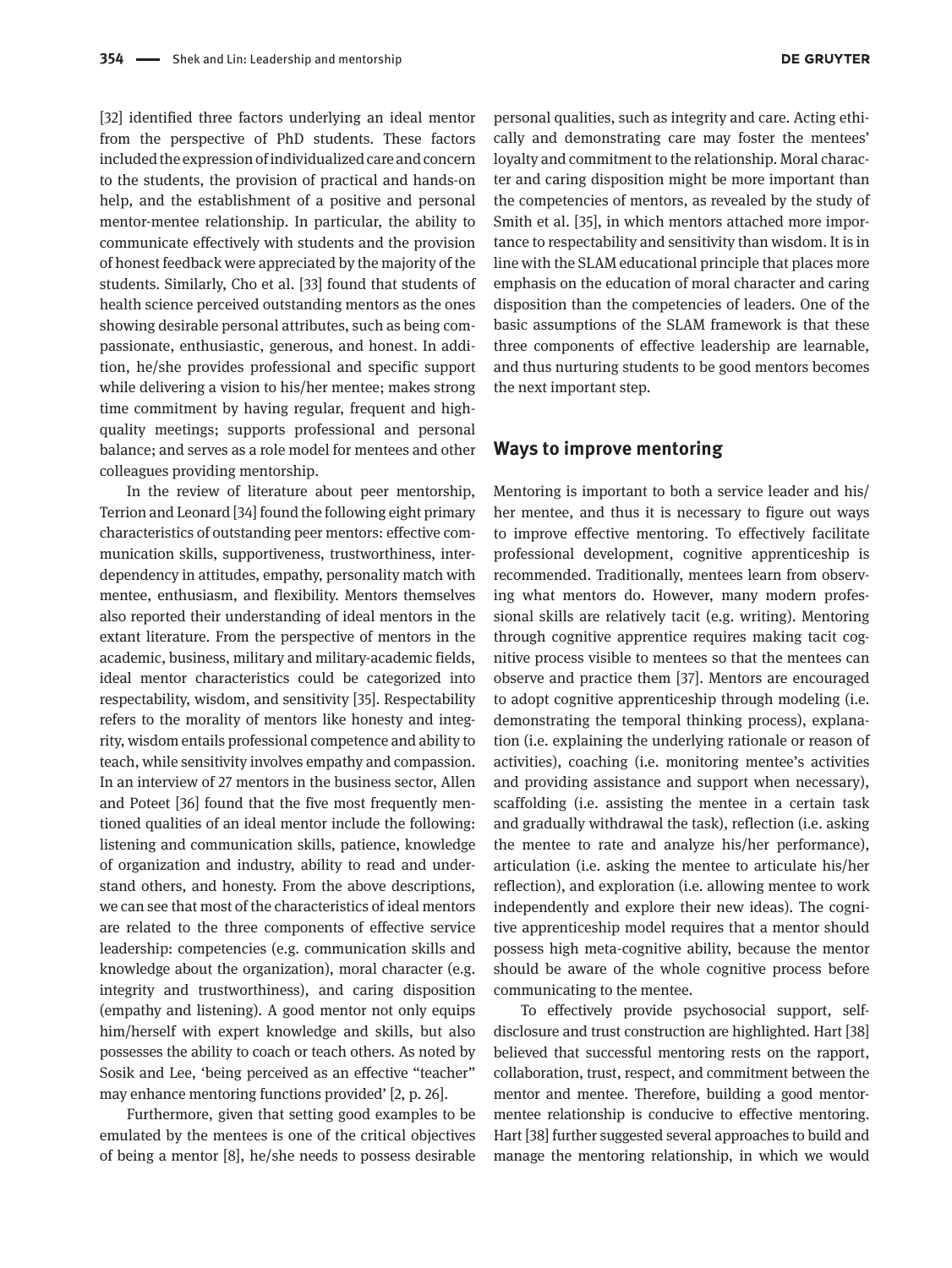highlight self-disclosure and trust building. Mentors' sharing of personal experience and feelings enables mentees to better manage their own situations. Showing a realistic self to the mentees also adds to building a trustful relationship. Furthermore, mentors are encouraged to affirm the uniqueness and strengths of the mentees; provide honest, direct, caring, and prompt evaluation on the mentees; keep calm when error occurs; actively listen to the viewpoints of mentee; and try to understand from their perspectives. It is expected that these practices would positively contribute to a trustful and pleasant mentor-mentee relationship. As there are a variety of ways to improve mentoring skills, students are encouraged to reflect on their own problems and think out their own solutions.

# **Lecture content**

Notwithstanding the merits of mentoring others in the effective leadership, extant leadership education seldom emphasizes this important component. Based on the previous literature, The Hong Kong Polytechnic University has developed a lecture under the topic of 'leaders as mentors' in the course 'Service Leadership'. The rationale, learning goals, teaching methods, as well as lecture plan are presented as follows.

Mentoring refers to senior persons coaching, guiding, supporting and role-modeling to young or inexperienced persons. An essential part of being a leader is to mentor others. Mentoring serves to enhance mentees' professional development and psychosocial adjustment. Meanwhile, it also benefits the mentors. In service leadership, developing others by mentoring is particularly important because one could improve his/her leadership competencies, moral character and caring disposition through a variety of mentoring approaches. This lecture introduces the key concepts of mentor/mentoring, and explain the importance of mentoring to service leadership, mentees and mentors. In order to enhance the effectiveness of mentoring among students, this lecture will also discuss ways to improve mentoring. In addition, the dark side of mentoring will be mentioned as well during the learning process.

It is expected that after taking this lecture, the students will be able to: a) understand the concept and the nature of mentor, b) recognize the relevance of mentoring others to a service leader, c) understand the professional and psychosocial functions of mentoring to both mentees and mentors, and e) explore ways to promote the professional and psychosocial functions of mentoring.

In this lecture, class activities, including group discussion and self-reflection, are incorporated into the lecture. The lecture plan is presented below.

|                                                     | <b>Teaching content</b>                                  |  |  |  |  |
|-----------------------------------------------------|----------------------------------------------------------|--|--|--|--|
| Part 1: Introduction of                             | - Lecture                                                |  |  |  |  |
| mentor/mentorship                                   | - Class Activity: "Thank You Card"                       |  |  |  |  |
| Part 2: The Relationship<br>with service leadership | - Lecture                                                |  |  |  |  |
| Part 3: Win-win of                                  | - Lecture                                                |  |  |  |  |
| mentoring                                           | – Group Discussion: "Is It Easy to Be a<br>Good Mentor?" |  |  |  |  |
| Part 4: How to be a                                 | - Lecture                                                |  |  |  |  |
| good mentor?                                        | - Self-reflection: "Can I Be a Good<br>Mentor?"          |  |  |  |  |
| Part 5: Conclusion                                  |                                                          |  |  |  |  |

At the beginning of the lecture, students are presented with a picture, in which a black figure is holding a white figure up. Students are asked which person would be a good leader. Through reflecting on this question, the teacher introduces the main theme of this lecturs – leaders could act as mentors who help others move upward.

For the first learning goal, the definition and functions of mentor/mentoring are introduced to students. Kram's [4] mentor role theory is introduced and the four roles of a mentor are highlighted, including the role of teacher to coach mentees, the role of counselor to guide mentees, the role of friend to support mentees, and the role of role model to set good examples for mentees. The teacher should also highlight that given the multiple roles of mentor, not only the one with excellent professional knowledge and skills can be a mentor. For example, a person with strong moral character can be a mentor influencing and guiding others.

In order to facilitate students' understanding of mentor and mentoring, a class activity called 'Thank You Card' is conducted. Each student is given a worksheet in the form of a thank you card, and is required to write an acknowledgment to any person who ever took a mentoring role in his/her life (see Worksheet 1). Through visualizing mentoring and linking the four roles of mentor to students' daily life, the students will find this concept meaningful and the knowledge useful to them. The selfreflection activity is wrapped up by concluding that mentoring occurs in diverse domains and can contribute to one's professional and personal growth.

For the second learning goal, the relationship between mentoring and service leadership is discussed. Two important knowledge points are introduced here. First, it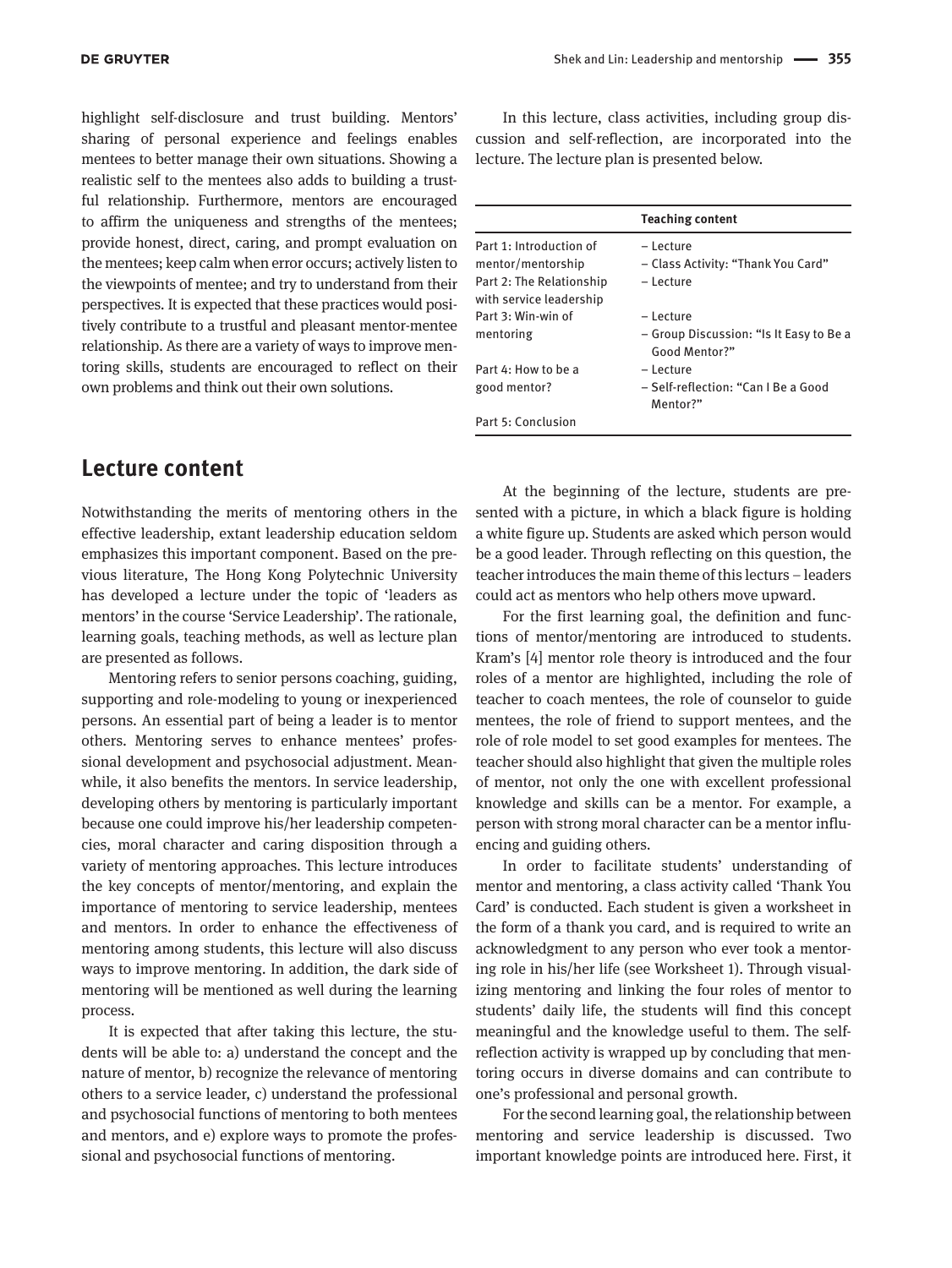**DE GRUYTER** 

is asserted that mentoring is an integral part of effective leadership. By teaching this part, teachers can guide students to compare the tasks of mentors and service leaders as well as identify the overlapping duties. One characteristic of a service leader is the commitment to the growth of others, which is related to mentoring others. Mentoring is one of the essential skills in service leadership and it helps improve others' leadership competencies, caring disposition, and moral character. Students are guided to understand that mentoring others is part of their leadership practice; emphasizing mentoring work as part of leadership role would encourage higher engagement in mentoring behavior among the students [6]. In addition, mentoring also serves to improve oneself through continuous learning. This part of the lesson is wrapped up by highlighting that mentoring others echoes the essential characteristic of service leadership – providing quality service to satisfy the needs of others as well as self.

For the third learning goal, the benefits of mentoring to both mentees and mentors are discussed. As mentoring has professional and psychosocial functions, the benefits of mentoring are categorized into two groups (i.e. professional support and psychosocial support). It is natural for students to expect benefits for the mentees, but it is important to make students aware of the gains for the mentors as well. As mentoring others requires great investment of time and effort, awareness of the reciprocity in the mentoring relationship would motivate students to take an effective mentoring role in their lives and future leadership. Specifically, teacher guides students to think of how the mentoring practices improve their leadership competencies, caring disposition, and moral character.

To help students fully understand that mentoring work includes benefits and difficulties, a group activity named 'Is It Easy to Be a Good Mentor?' is conducted. Each group of students is assigned with a scenario in which there is a conflict or problem occurring in the mentoring relationship (see Appendix 1). Students then discuss a solution with their group mates, specifically with regards to being a good mentor. They are guided to make use of leadership competencies, caring disposition, and moral character to solve the problem. This activity enables students to understand the difficulties of being a mentor and provokes their thinking about how they can become good mentors. The activity is wrapped up by concluding that mentoring others is a challenge and an opportunity, which requires one to continually explore ways to improve it.

For the fourth learning goal, several approaches to improve mentoring effectiveness are introduced. Based on the mentor role theory, the teacher introduces various approaches related with professional support and

psychosocial support. For professional development, cognitive apprenticeship is introduced with an emphasis on articulating thinking processes in mentoring. Students are guided to learn some specific practices in cognitive apprenticeship. For psychosocial support, self-disclosure and building trust are introduced, with an emphasis on creating a good relationship between the mentor and mentee. Students are guided to understand how selfdisclosure and trust contribute to effective mentoring and how to make appropriate self-disclosure and build trusting mentoring relationship.

Before introducing ways for improvement, a selfreflection exercise is conducted. By finishing a worksheet (see Worksheet 2), students are invited to think of the three most important characteristics for a service leader in their profession, and rate themselves on each important characteristic. Relating the knowledge to students' profession will make the knowledge comprehensible and meaningful. In addition, a self-reflection exercise could provoke students' introspection and guide their subsequent selfimprovement practice.

Finally, the lecture is wrapped up by highlighting the mutual benefits of mentoring to both service leaders and their followers. In addition, students are led to discuss the link between this lecture and the core beliefs of service leadership.

Nevertheless, during the learning process, students should be led to understand the shadows and potential damage of mentorship as well. According to Carr and Heiden [26], while there are many benefits of mentoring, mentoring might have a number of potential problems (i.e. dark side), such as role confusion, conflicts amongst colleagues, erosion of individual autonomy, and conflicting organizational culture. Long [39] similarly highlighted the negative aspects of mentoring. Hence, mentors should be sensitive to the nature of relationship between the mentors and mentees, such as exploiting the mentees and creation of dependence of the mentees on the mentors. In addition, the mentor should be aware of the potential damaging effect of transference in the dyad. In the broader context of the organization, mentoring may also create clans and inter-group conflict as well as jealousy and favoritism. Therefore, regular review of the mentor-mentee relationship is important for its healthy sustainability. When to stop the mentor-mentee relationship should also be considered. The awareness of the dark side of mentoring helps students build a constructive mentoring relationship.

In conclusion, a quotation by American industrialist Harvey S. Firestone that 'it is only when we develop others that we permanently succeed' would be shared with the students.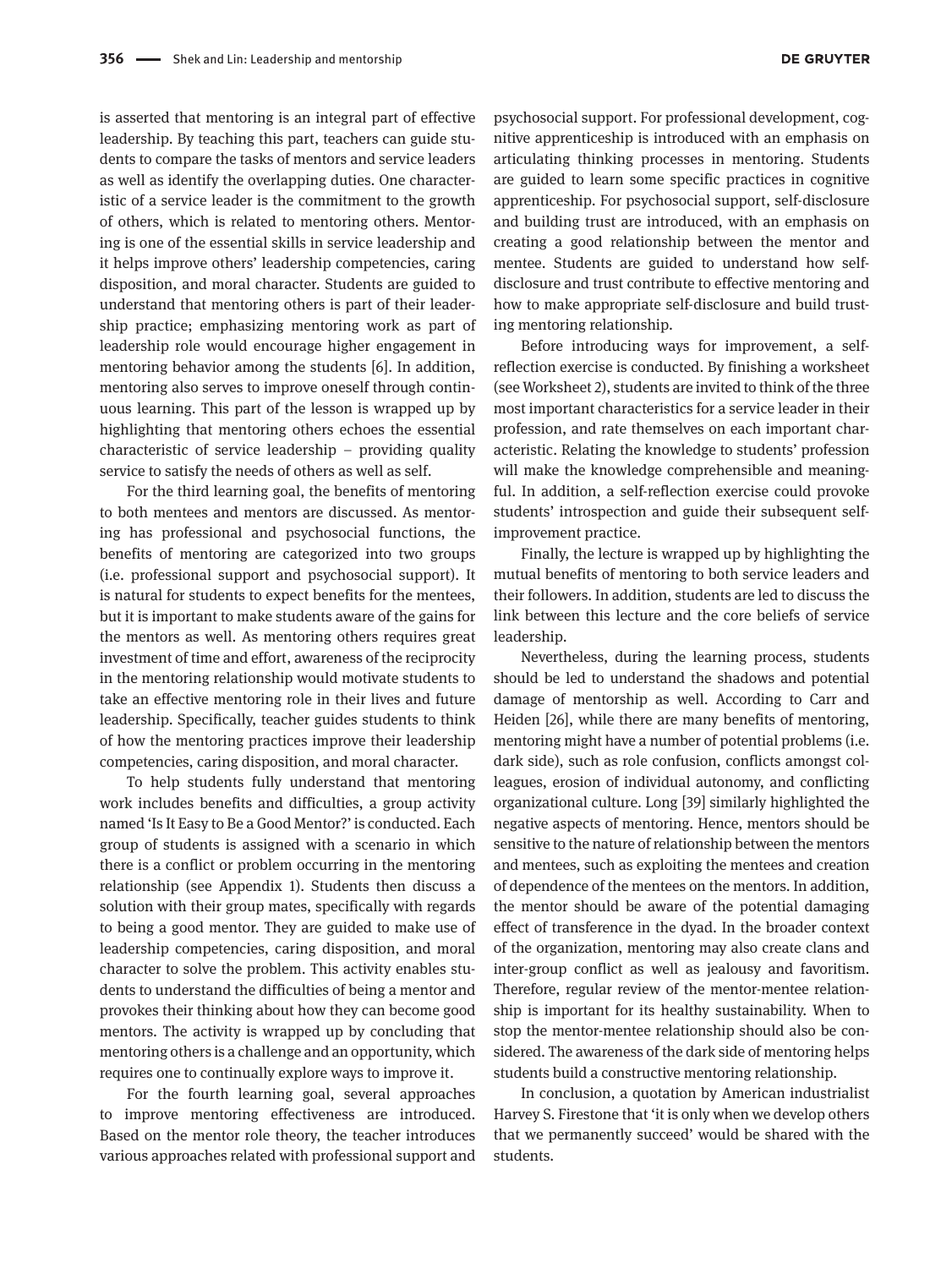# **Worksheet 1**

| Thank You For Being Such A Great Mentor, And Making My Life Meaningful<br>$Dear$ $\qquad$<br>Thank you for                                 |  |
|--------------------------------------------------------------------------------------------------------------------------------------------|--|
| It makes me feel                                                                                                                           |  |
| <u> 1980 - Johann John Harry Harry Harry Harry Harry Harry Harry Harry Harry Harry Harry Harry Harry Harry Harry H</u><br>Yours sincerely, |  |
|                                                                                                                                            |  |

Preparing a Thank you Card for Your Mentor

# **Worksheet 2**

#### **Can I be A Good Mentor?**

| O What is your major or expected profession?                                                          |                                                          |                                                       |  |  |  |                    |  |  |  |
|-------------------------------------------------------------------------------------------------------|----------------------------------------------------------|-------------------------------------------------------|--|--|--|--------------------|--|--|--|
| O What kind of characteristics do you think are important to be a mentor in your expected profession? |                                                          |                                                       |  |  |  |                    |  |  |  |
| Please list three<br>characteristics                                                                  | Is it related to Competence, Care, or Moral<br>Character | To what extent, do you possess these characteristics? |  |  |  |                    |  |  |  |
|                                                                                                       |                                                          | Very weak                                             |  |  |  | <b>Very strong</b> |  |  |  |
|                                                                                                       |                                                          |                                                       |  |  |  |                    |  |  |  |
|                                                                                                       |                                                          |                                                       |  |  |  |                    |  |  |  |
|                                                                                                       |                                                          |                                                       |  |  |  |                    |  |  |  |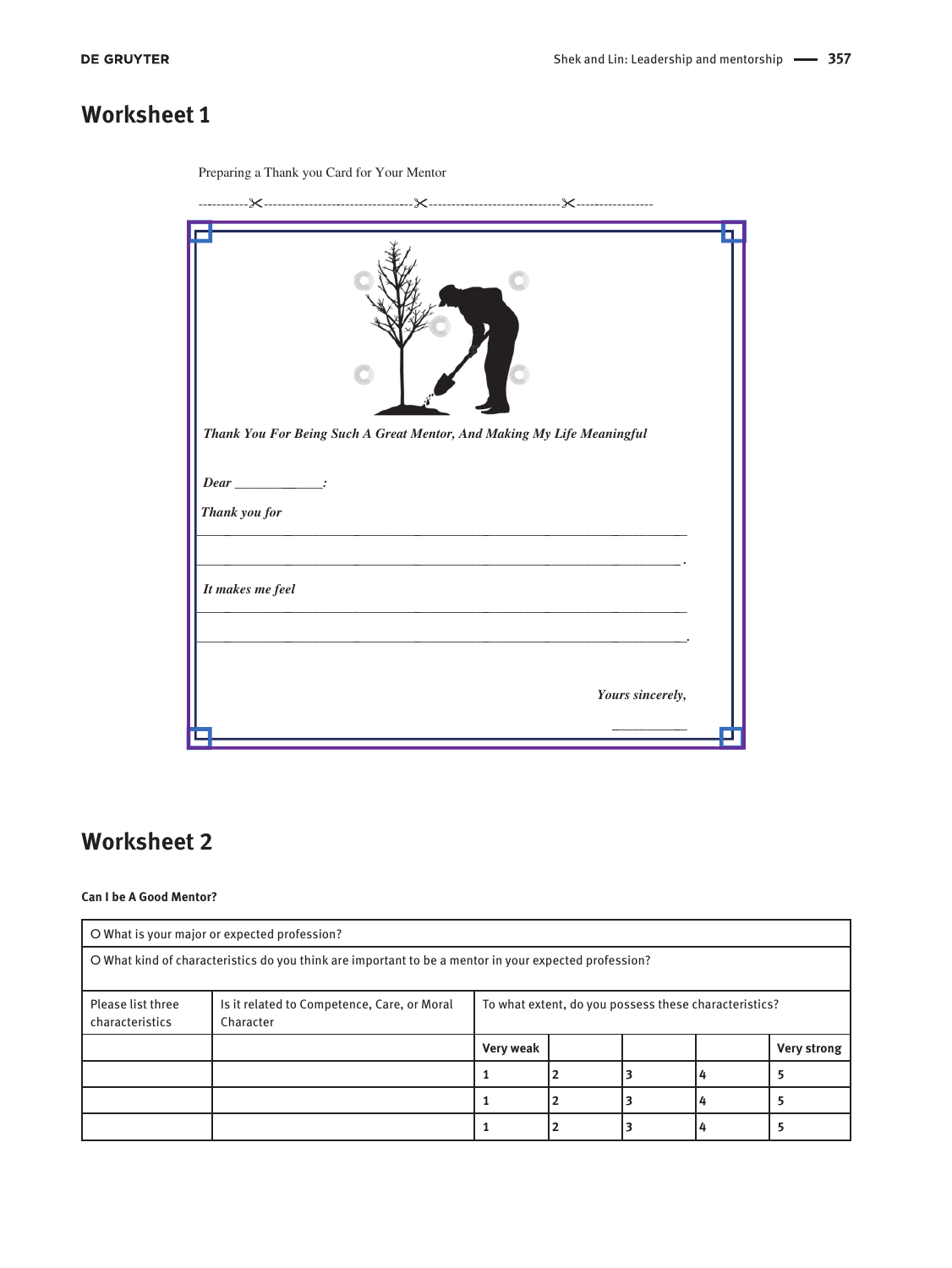# **Appendix 1**

#### **Practices for Being a Good Mentor**

Request each group to draw one from the following scenarios and discuss what a good mentor should do in that situation, according to their understanding and imagination. Then invite each group to role-play the scenario based on the results of the discussion.

#### Scenario A

You are leading a team in a logistic company. One day, you requested a member of your team, Johnny, to file the documents according to your instructions. However, Johnny thought that the filing system you created was inflexible and inefficient. He cried, 'I do think the filing system is outdated!'

What should you do?

#### Scenario B

You and your mentee, Luana, work together in a market research company. Some of your colleagues have resigned recently. Then, your boss promised Luana that he would increase her salary and employ more staff members to cope with the heavy workload. However, your boss did not act up to his promises. Luana was angry and asked you to argue with the boss, 'You have to fight for me!' What should you do?

#### Scenario C

Tracy and Patrick are students of The Hong Kong Polytechnic University. They have a six-month work placement in your company and you are their mentor. One day, you accidently overheard a conversation between them: 'Patrick, what are you doing now?'

'I have nothing to do at this moment. Tracy, how about you?'

'The mentor is unfair! I need to finish three to four tasks within this week'.

In fact, Patrick has nothing to do because his work is to be assigned later. However, it may not be advisable to explain to them as they did not expect you to overhear the conversation.

What should you do?

#### 

#### Scenario D

Michelle is a student of The Hong Kong Polytechnic University. She has a six-month work placement in your

company and you are her mentor. She will be the emcee of the international symposium held by your company. However, she stammers every time when she has to make a speech in public. One day, Michelle expressed her anxiety to you, 'I am so anxious that I could not sleep well at night!'

What should you do?

#### Scenario E:

You and your team members are celebrating at a Christmas party. Everyone shares their personal feelings about being a staff of this company. Suddenly your mentee, Chloe, smiles and says, 'My mentor is quite good. He is a nice guy. However, other colleagues told me Amy is better. Comparing to my mentor, Amy's instructions are clearer and she has excellent time management skill.'

What should you do?

# **References**

- 1. Day R, Allen TD. The relationship between career motivation and self-efficacy with protégés career success. J Vocat Behav 2004;64:72–91.
- 2. Sosik JJ, Lee DL. Mentoring in organizations: a social judgment perspective for developing tomorrow's leaders. J Leadersh Organ Stud 2002;8:17–32.
- 3. Jacobi M. Mentoring and undergraduate academic success: a literature review. Rev Educ Res 1991;61:505–32.
- 4. Kram KE. Mentoring at work: developmental relationships in organizational life. Glenview, IL: Scott Foresman, 1985.
- 5. Ragins BR, Cotton JL. Easier said than done: gender differences in perceived barriers to gaining a mentor. Acad Manage J 1991;34:939–51.
- 6. Haggard DL, Dougherty TW, Turban DB, Wilbanks JE. Who is a mentor? A review of evolving definitions and implications for research. J Manage 2011;37:280–304.
- 7. Gibson JW, Tesone DV, Buchalski RM. The leader as mentor. J Leadersh Organ Stud 2000;7:56–67.
- 8. Russell JS, Nelson J. Completing the circle of professional development through leadership and mentoring. Leadersh Manag Eng 2009;9:40–2.
- 9. Greenleaf RK. The power of servant leadership. San Francisco, CA: Berrett-Koehler, 1998.
- 10. Spears LC. Practicing servant-leadership. Leader to Leader 2004;2004:7–11.
- 11. Barbuto JE, Wheeler DW. Scale development and construct clarification of servant leadership. Group Organ Manage 2006;31:300–26.
- 12. Stone AG, Russell RF, Patterson K. Transformational versus servant leadership: a difference in leader focus. Leadership Organ Dev J 2004;25:349–61.